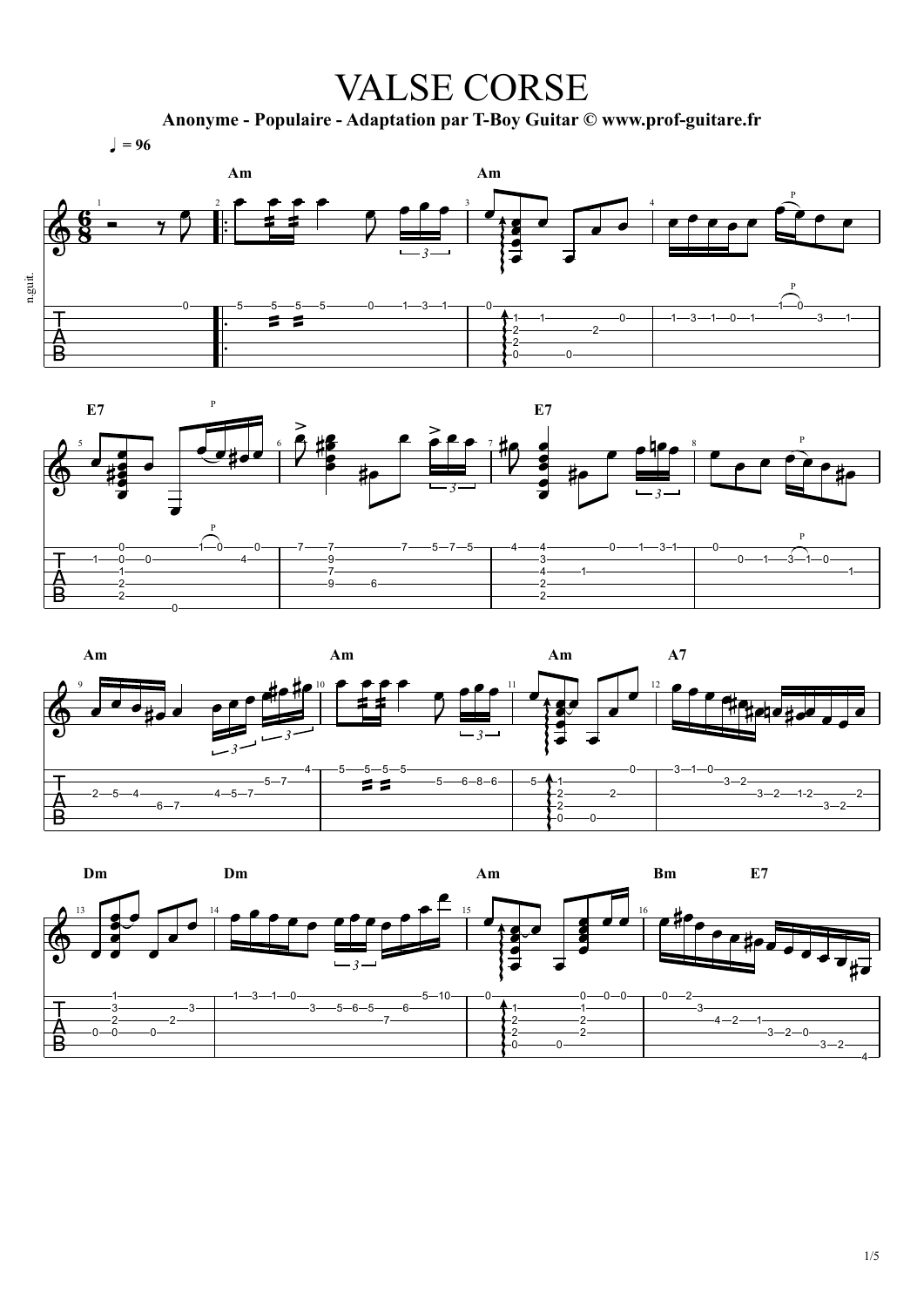







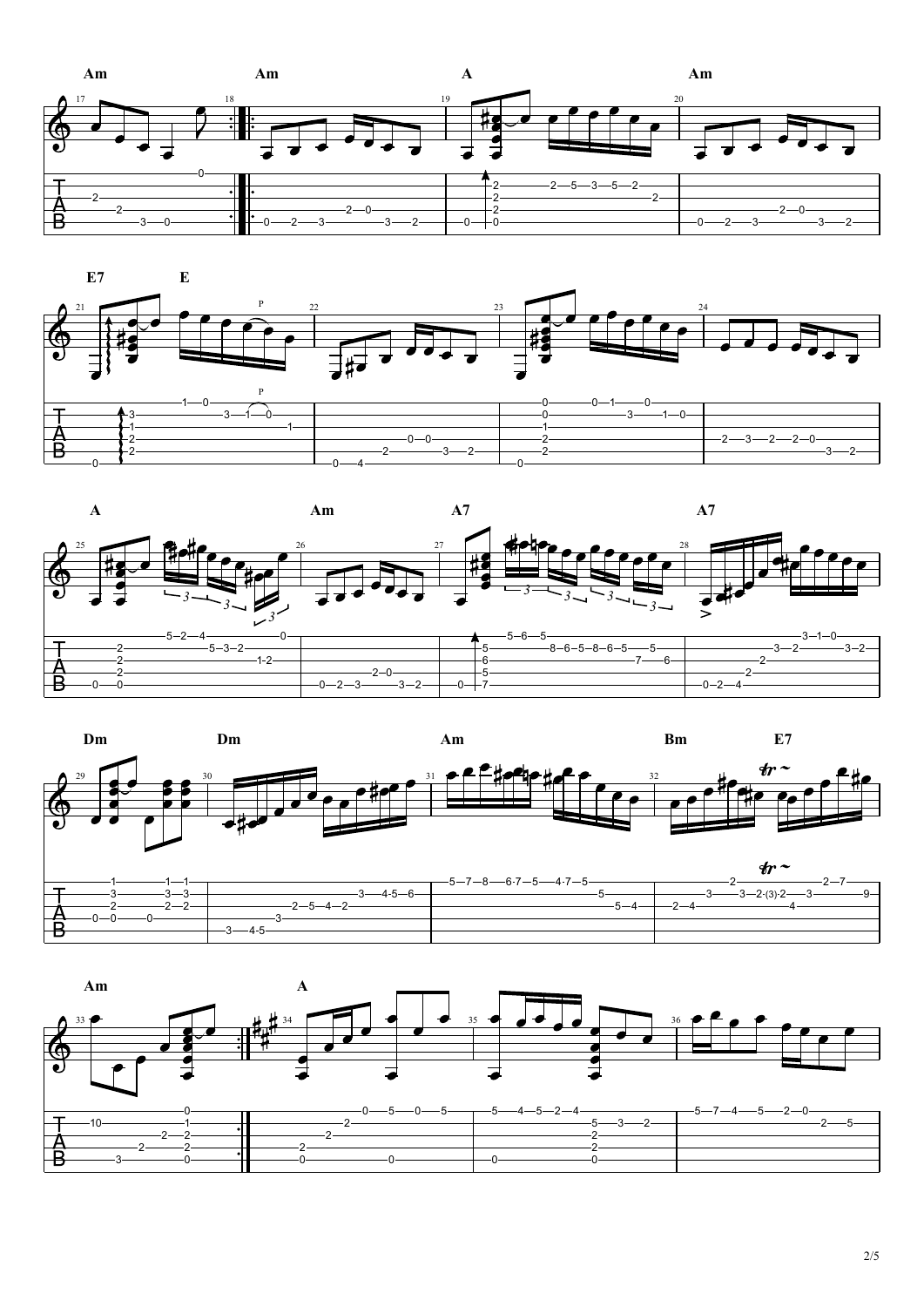







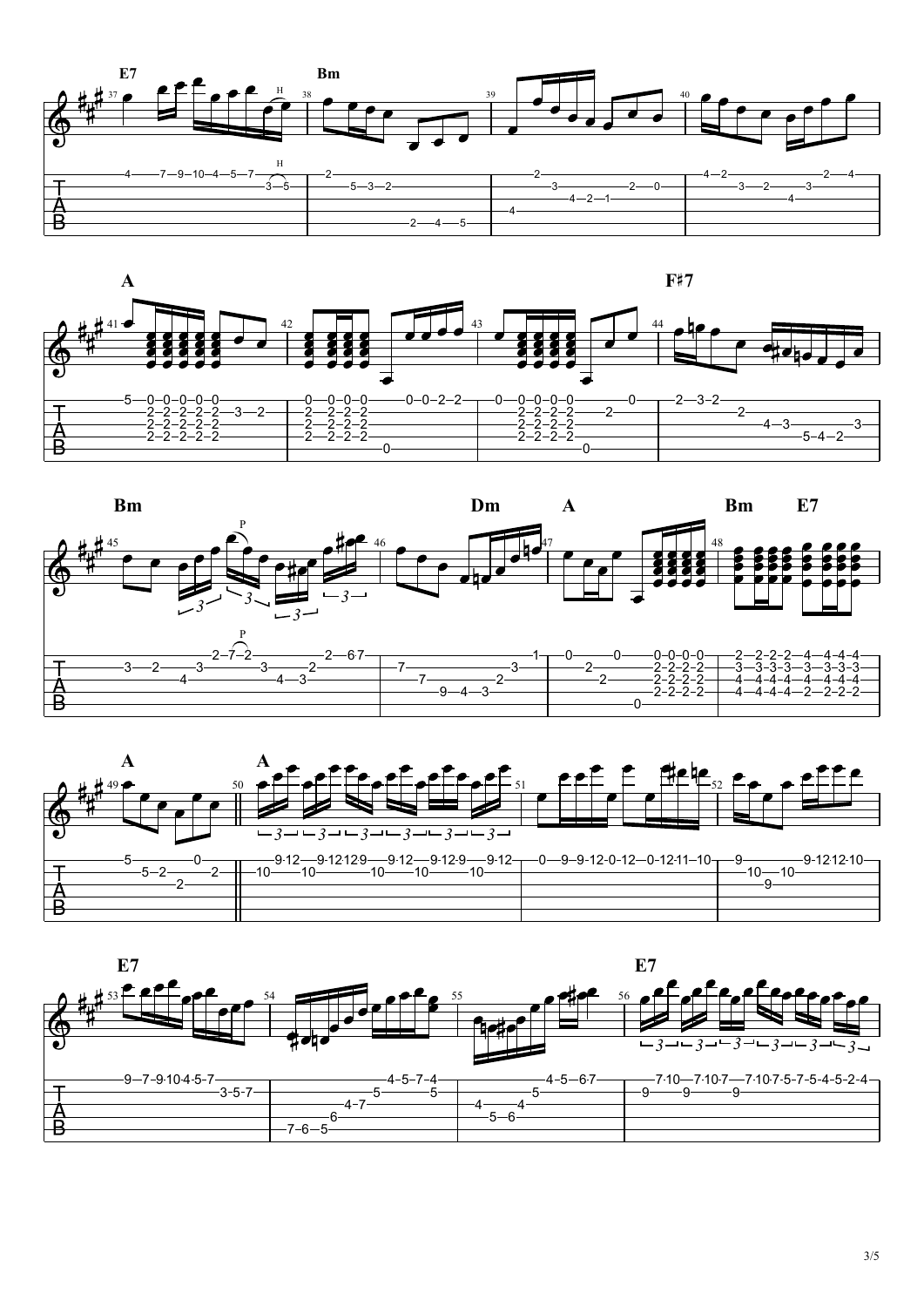4/5